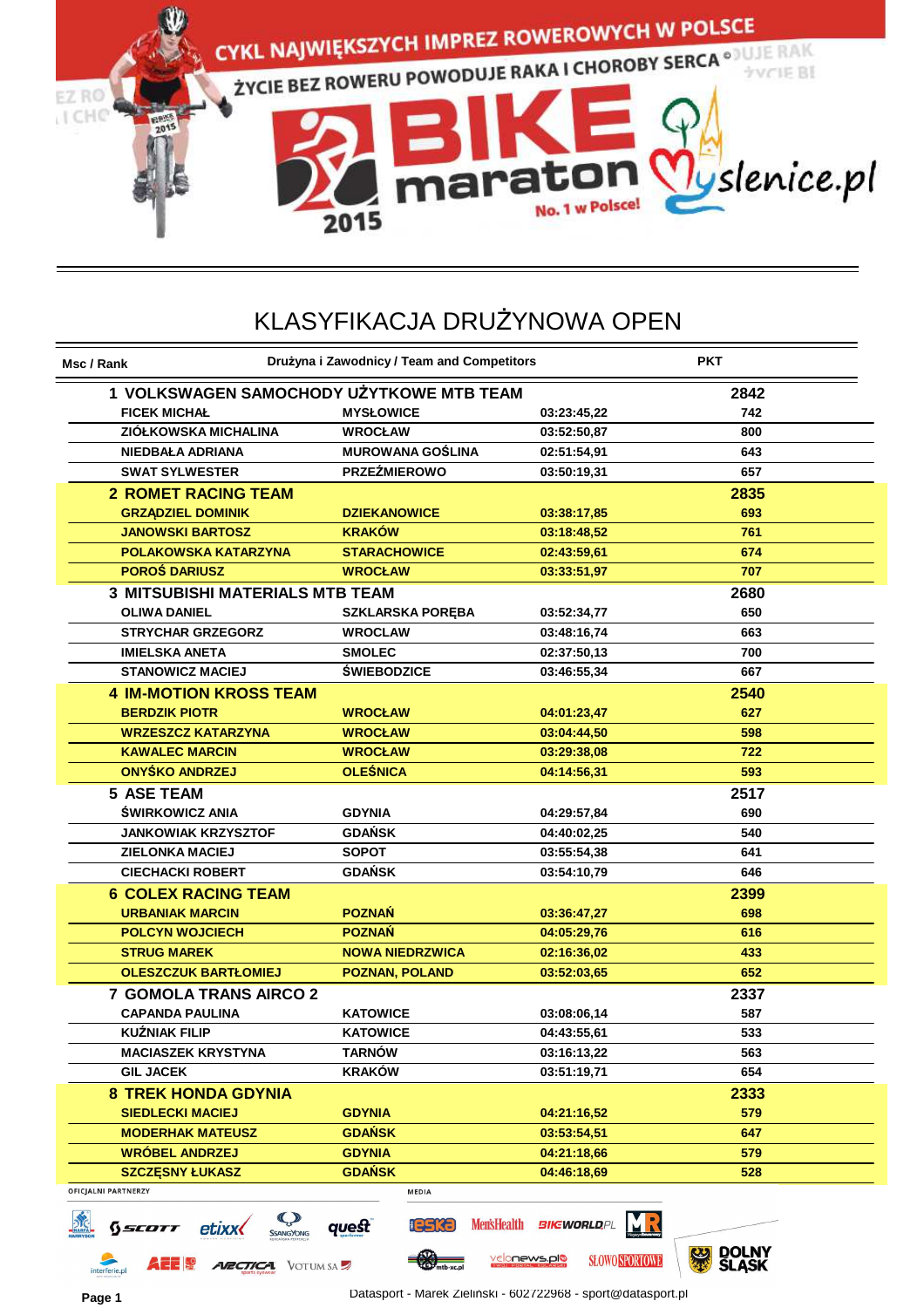

| Msc / Rank                                                | Drużyna i Zawodnicy / Team and Competitors |                           | <b>PKT</b>  |
|-----------------------------------------------------------|--------------------------------------------|---------------------------|-------------|
| <b>9 TWOMARK SPORT SPECIALIZED TEAM</b><br>2309           |                                            |                           |             |
| <b>GALMAN ADAM</b>                                        | <b>GLIWICE</b>                             | 03:57:07,37               | 638         |
| <b>SEWERYN JANUSZ</b>                                     | <b>GLIWICE</b>                             | 05:42:53,41               | 441         |
| <b>GALEWICZ KATARZYNA</b>                                 | <b>KRAKOW</b>                              | 04:53:03,23               | 636         |
| <b>SIKORA SZYMON</b>                                      | <b>PIERŚCIEC</b>                           | 04:14:42,51               | 594         |
| <b>10 MTB VOTUM TEAM WROCŁAW</b>                          |                                            |                           | 2293        |
| <b>WYRZUCKA KINGA</b>                                     | <b>OSTROSZOWICE</b>                        | 03:20:18,87               | 552         |
| <b>BOJARSKI MATEUSZ</b>                                   | <b>WAŁBRZYCH</b>                           | 04:23:33,30               | 574         |
| <b>PERKOWSKI PAWEŁ</b>                                    | <b>OŁAWA</b>                               | 04:17:43,71               | 587         |
| <b>DOKTOR ANDRZEJ</b>                                     | <b>WROCŁAW</b>                             | 04:21:02.21               | 580         |
| <b>11 GOMOLA TRANS AIRCO 1</b>                            |                                            |                           | 2277        |
| <b>WÓJCIK MIROSŁAW</b>                                    | <b>KATOWICE</b>                            | 03:58:06,01               | 635         |
| <b>KOŁODZIEJ NATALIA</b>                                  | <b>MIKOŁÓW</b>                             | 02:46:44,13               | 663         |
| <b>DZIADEK MATEUSZ</b>                                    | <b>BRENNA</b>                              | 02:19:43,39               | 423         |
| <b>JURANEK DOROTA</b>                                     | <b>KATOWICE</b>                            | 03:18:43,59               | 556         |
| <b>12 MITUTOYO DEMA PWR TEAM</b>                          |                                            |                           | 2261        |
| <b>KRZYŚKO BARTOSZ</b>                                    | WROCŁAW                                    | 04:05:08.83               | 617         |
| <b>KOWAL MARCIN</b>                                       | <b>WROCŁAW</b>                             | 02:15:13,05               | 437         |
| <b>KACZMARCZYK PATRYK</b>                                 | <b>SZKLARSKA PORĘBA</b>                    | 01:58:16,71               | 500         |
| <b>KLIMASZEWSKI ŁUKASZ</b>                                | <b>WROCŁAW</b>                             | 03:33:50,86               | 707         |
| <b>13 SCS OSOZ RACING TEAM</b>                            |                                            |                           | 2174        |
| <b>SZAFRANIEC ADAM</b>                                    | <b>MIKOŁÓW</b>                             | 02:32:35,75               | 388         |
| <b>SARKOWICZ MARCIN</b>                                   | SIEMIANOWICE ŚLĄSKIE                       | 04:28:00,85               | 564         |
| <b>SKONIECZNY JACEK</b>                                   | <b>GLIWICE</b>                             | 03:32:56,91               | 710         |
| <b>BASIAK EWELINA</b>                                     | <b>KATOWICE</b>                            | 03:35:57,71               | 512         |
| <b>14 MAXXBIKE TEAM</b>                                   |                                            |                           | 2096        |
| <b>AGIER WOJCIECH</b>                                     | <b>WOLA RAKOWA</b>                         | 04:13:14,74               | 597         |
| <b>WIŚNIEWSKI TOMASZ</b>                                  | ŁÓDŹ                                       | 05:22:00,75               | 470         |
| <b>PORCZYK PAULINA</b>                                    | <b>RAWA MAZOWIECKA</b>                     | 04:11:31,43               | 439         |
| <b>SAPALA KRZYSZTOF</b>                                   | <b>KRAKÓW</b>                              | 04:16:26,89               | 590         |
| <b>15 QUEST TEAM</b>                                      |                                            |                           | 2064        |
| <b>IGNASIAK JOANNA</b>                                    | ŚWIDNICA                                   | 02:51:50,55               | 643         |
| <b>CIECIERA PAWEŁ</b>                                     | JELENIA GÓRA                               | 00:43:23,11               | 294         |
| <b>GRODZICKI LEON</b>                                     | WAŁBRZYCH                                  | 04:51:50,58               | 518         |
| <b>SZCZEPUCH RAFAL</b>                                    | <b>SWIDNICA</b>                            | 04:08:24,17               | 609         |
|                                                           |                                            |                           |             |
| <b>16 ESKA TEAM</b><br><b>ZOZULIŃSKI JAN</b>              | <b>POZNAŃ</b>                              | 04:27:04,62               | 2064<br>566 |
| <b>BAŃDURA ANTONI</b>                                     | <b>STARA KAMIENICA</b>                     | 02:56:51,11               | 334         |
| <b>SZWARC WACŁAW</b>                                      | <b>SKAWINA</b>                             | 04:12:52,18               | 598         |
| <b>DOPIERAŁA KAROLINA</b>                                 | <b>POZNAŃ</b>                              |                           | 566         |
| OFICJALNI PARTNERZY                                       | MEDIA                                      | 03:15:02,19               |             |
| $\bm{\mathcal{G}}$<br>etixx<br>Sscott<br><b>SSANGYONG</b> | <b>IGSKa</b><br>quest                      | Men'sHealth BIKEWORLD, PL |             |

interferie.pl

**ARCTICA** VOTUM SA

**Page 2** Datasport - Marek Zieliński - 602722968 - sport@datasport.pl

mtb-xc.pl

velonews.plo

**SLOWO SPORTOWE** 

DOLNY<br>ŚLASK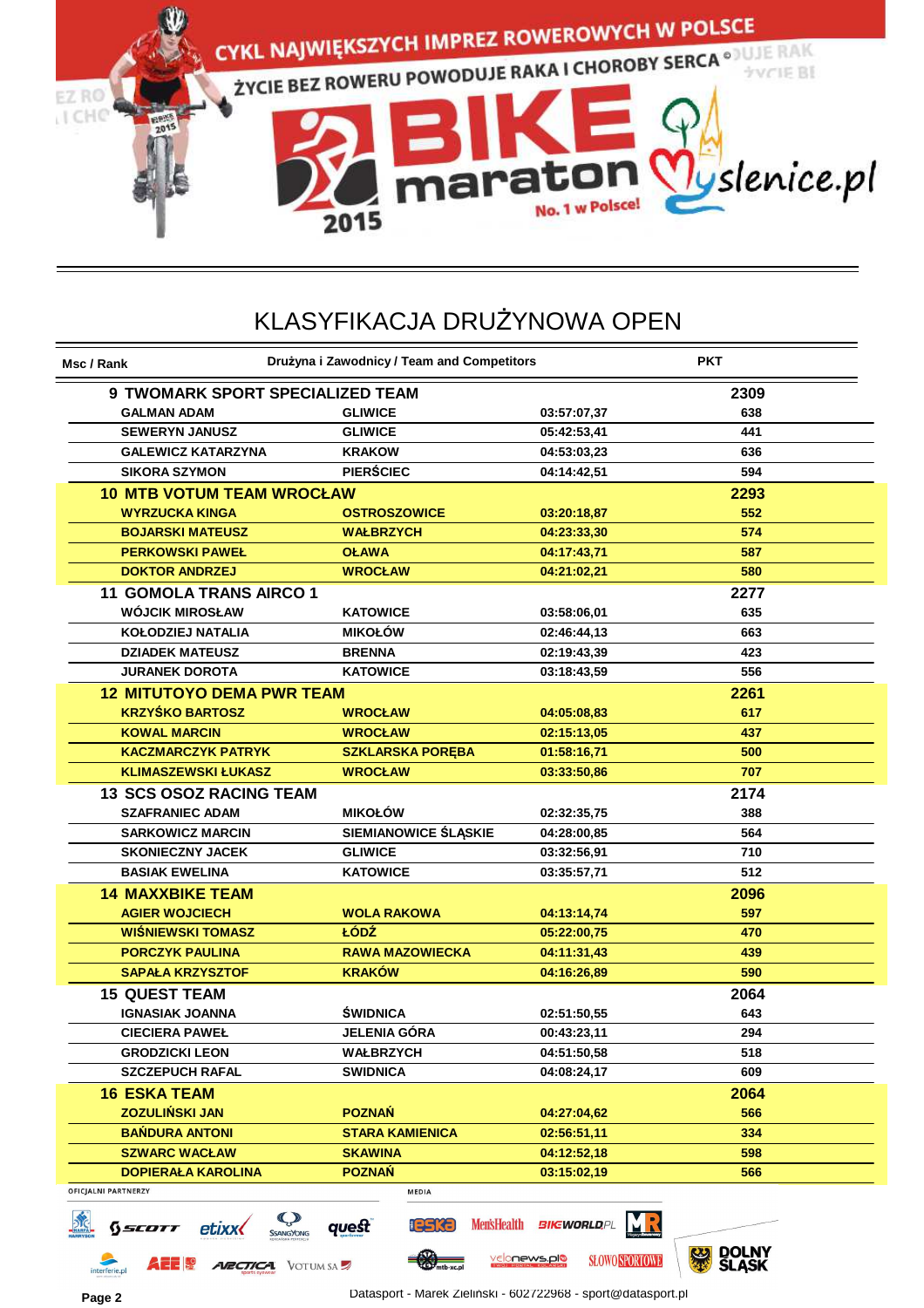

| Msc / Rank                                     |                                            | Drużyna i Zawodnicy / Team and Competitors           |                                       | <b>PKT</b>          |
|------------------------------------------------|--------------------------------------------|------------------------------------------------------|---------------------------------------|---------------------|
| <b>17 BIKEHEAD MTB TEAM</b>                    |                                            |                                                      |                                       | 1854                |
| <b>MIESZCZAK PAWEŁ</b>                         |                                            | <b>DABROWA GÓRNICZA</b>                              | 02:27:03,32                           | 402                 |
| <b>HYRCHEL ŁUKASZ</b>                          |                                            | <b>CZESTOCHOWA</b>                                   | 04:51:25,48                           | 519                 |
| <b>PACZUSKI ADAM</b>                           |                                            | <b>TYCHY</b>                                         | 04:32:25,18                           | 555                 |
| <b>SZYMAŃSKI ROBERT</b>                        |                                            | <b>KATOWICE</b>                                      | 02:36:29,47                           | 378                 |
|                                                | <b>18 ORBEA POLSPORT GROUP</b>             |                                                      |                                       | 1835                |
| <b>WIECZOREK AGNIESZKA</b>                     |                                            | <b>CZĘSTOCHOWA</b>                                   | 03:20:05,98                           | 552                 |
| <b>HAMPELSKI KRZYSZTOF</b>                     |                                            | <b>CZESTOCHOWA</b>                                   | 03:02:36,86                           | 324                 |
|                                                | <b>URODA-HAMPELSKA AGNIESZKA</b>           | <b>CZESTOCHOWA</b>                                   | 03:03:37,48                           | 602                 |
| <b>PIWOŃSKI PIOTR</b>                          |                                            | JASTRZĘBIE-ZDRÓJ                                     | 02:45:34,03                           | 357                 |
|                                                | <b>19 DMG MORI CYCLO TRENER TEAM</b>       |                                                      |                                       | 1820                |
| <b>NEUMANN MICHAL</b>                          |                                            | SIEMIANOWICE ŚLĄSKIE                                 | 03:59:32,80                           | 632                 |
| POMARAŃSKI KAMIL                               |                                            | <b>KIELCE</b>                                        | 02:10:19,82                           | 454                 |
| <b>DYGACZ TOMASZ</b>                           |                                            | <b>KATOWICE</b>                                      | 02:04:20,62                           | 476                 |
| <b>PILCH SZYMON</b>                            |                                            | <b>ZABRZE</b>                                        | 00:49:21,75                           | 258                 |
| <b>20 MTB TEAM RMF FM</b>                      |                                            |                                                      |                                       | 1716                |
| <b>WIENDLOCHA PAWEŁ</b>                        |                                            | <b>GLIWICE</b>                                       | 02:13:21,57                           | 443                 |
| <b>CAPALA MICHAL</b>                           |                                            | <b>GLIWICE</b>                                       | 02:12:30,29                           | 446                 |
| <b>WILK PIOTR</b>                              |                                            | <b>LUBLINIEC</b>                                     | 02:25:00.64                           | 408                 |
| <b>PODOLSKI KRZYSZTOF</b>                      |                                            | <b>PYSKOWICE</b>                                     | 02:21:05,38                           | 419                 |
| <b>21 RAFAKO MTB TEAM</b>                      |                                            |                                                      |                                       | 1707                |
| <b>CHALASTRA ŁUKASZ</b>                        |                                            | <b>RACIBÓRZ</b>                                      | 02:11:55,92                           | 448                 |
| <b>CHALASTRA PIOTR</b>                         |                                            | <b>RACIBÓRZ</b>                                      | 02:43:42,22                           | 361                 |
| <b>KEDZIOR PIOTR</b>                           |                                            | <b>RACIBÓRZ</b>                                      | 02:50:06,34                           | 348                 |
|                                                | <b>MALINOWSKA ALEKSANDRA</b>               | <b>JELENIA GÓRA</b>                                  | 03:20:46,36                           | 550                 |
|                                                | <b>22 ZVL KREIDLER SPORTIVA</b>            |                                                      |                                       | 1667                |
| <b>FRANKIEWICZ ROMAN</b>                       |                                            | <b>ZABRZE</b>                                        |                                       | 385                 |
| <b>ZIELIŃSKI JAROSŁAW</b>                      |                                            | <b>GLIWICE</b>                                       | 02:33:24,41<br>02:19:15,72            | 425                 |
| <b>MIŚKOWIEC IRENEUSZ</b>                      |                                            | <b>JASTRZĘBIE-ZDRÓJ</b>                              | 02:31:53,93                           | 389                 |
| <b>ZON MATEUSZ</b>                             |                                            | <b>ŻYWIEC</b>                                        | 02:06:19,32                           | 468                 |
|                                                |                                            |                                                      |                                       |                     |
|                                                | <b>23 IM-MOTION TEAM WROCŁAW</b>           |                                                      |                                       | 1578                |
| <b>DEMBSKA HANNA</b>                           |                                            | <b>RAWICZ</b>                                        | 03:35:35,57                           | 512                 |
| <b>DEMBSKI ŁUKASZ</b>                          |                                            | <b>RAWICZ</b>                                        | 03:10:07,31                           | 311                 |
| <b>SAKOWSKI SEBASTIAN</b>                      |                                            | <b>WROCŁAW</b>                                       | 02:36:13,82                           | 379                 |
| <b>KRZYSZCZAK ŁUKASZ</b>                       |                                            | <b>WROCŁAW</b>                                       | 02:37:17,11                           | 376                 |
|                                                | <b>24 SPORT-PROFIT CANNONDALE</b>          |                                                      |                                       | 1551                |
| <b>WRÓBLEWSKI MAREK</b>                        |                                            | <b>WROCŁAW</b>                                       | 02:39:19,96                           | 371                 |
| <b>CIROCKI WACŁAW</b>                          |                                            | <b>WROCŁAW</b>                                       | 02:47:02,92                           | 354                 |
| <b>WYCISK ZBIGNIEW</b>                         |                                            | <b>RYBNIK</b>                                        | 02:31:11,40                           | 391                 |
| <b>KUREK EWA</b><br><b>OFICJALNI PARTNERZY</b> |                                            | <b>WISZNIA MAŁA</b>                                  | 04:14:07,28                           | 435                 |
| SEC<br>Scott                                   | $\mathcal{Q}$<br>etixx<br><b>SSANGYONG</b> | MEDIA<br><b>Men'sHealth</b><br><b>reska</b><br>quest | <b>BIKEWORLD, PL</b>                  |                     |
| <b>AEE R</b><br>interferie.pl                  | <b>ARCTICA</b> VOTUM SA                    | mtb-xc.pl                                            | velonews.plo<br><b>SLOWO SPORTOWE</b> | DOLNY<br>ŚLĄSK<br>黑 |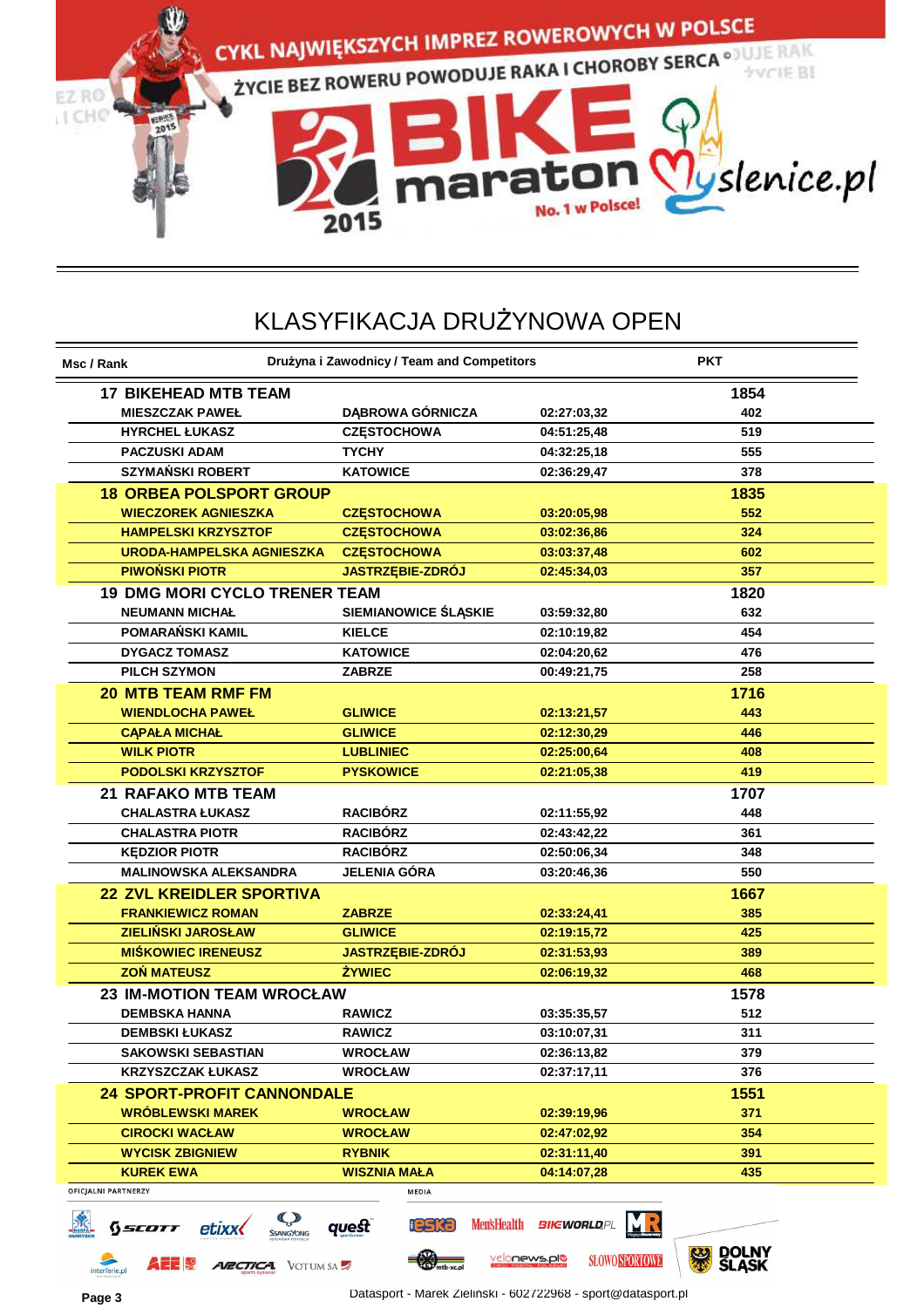

| Msc / Rank                                                                | Drużyna i Zawodnicy / Team and Competitors |                                              | <b>PKT</b>          |
|---------------------------------------------------------------------------|--------------------------------------------|----------------------------------------------|---------------------|
| 25 TEAM CART - PACK BRALIN                                                |                                            |                                              | 1489                |
| <b>BIKSA ADRIAN</b>                                                       | KĘDZIERZYN-KOŹLE                           | 04:25:50,13                                  | 569                 |
| <b>BIKSA MARTA</b>                                                        | <b>K-KOŹLE</b>                             | 04:33:15,16                                  | 404                 |
| <b>SZPAKOWSKI PIOTR</b>                                                   | <b>KEPNO</b>                               | 00:47:03,81                                  | 271                 |
| <b>GOS ROMAN</b>                                                          | <b>KEPNO</b>                               | 00:51:57,74                                  | 245                 |
| <b>26 MOLTO MTB TEAM</b>                                                  |                                            |                                              | 1415                |
| <b>KAMIŃSKI MARIUSZ</b>                                                   | <b>SMOLEC</b>                              | 05:03:12,16                                  | 499                 |
| <b>BUBNOWSKI PAWEŁ</b>                                                    | <b>WROCŁAW</b>                             | 04:22:16,53                                  | 577                 |
| <b>BUBNOWSKA VIOLETTA</b>                                                 | <b>WROCŁAW</b>                             | 01:26:11,68                                  | 161                 |
| <b>ZACIEWSKI ZBIGNIEW</b>                                                 | <b>NIEDARY</b>                             | 01:11:23,98                                  | 178                 |
| <b>27 BIKEBOARD</b>                                                       |                                            |                                              | 1399                |
| <b>ŚLIWIŃSKI WOJCIECH</b>                                                 | <b>GLIWICE</b>                             | 00:47:33,17                                  | 268                 |
| <b>SOLTYSIAK JACEK</b>                                                    | <b>KRAKÓW</b>                              | 02:23:52,72                                  | 411                 |
| <b>URBANKOWSKI MICHAŁ</b>                                                 | <b>KRAKÓW</b>                              | 03:02:24,95                                  | 324                 |
| <b>WOŹNICZKA MICHAŁ</b>                                                   | <b>KRAKÓW</b>                              | 02:29:14,17                                  | 396                 |
| <b>28 GK VIKTORIA RYBNIK</b>                                              |                                            |                                              | 1365                |
| <b>ADAMKIEWICZ MARCIN</b>                                                 | <b>RYBNIK</b>                              | 02:41:45,41                                  | 366                 |
| <b>SYREK TOMASZ</b>                                                       | <b>RYBNIK</b>                              | 02:42:09,45                                  | 365                 |
| <b>CISAK ARKADIUSZ</b>                                                    | <b>RYBNIK</b>                              | 03:09:02.97                                  | 313                 |
| <b>URBANEK KRZYSZTOF</b>                                                  | <b>RYBNIK</b>                              | 03:04:24,25                                  | 321                 |
| 29 KLUB SPORTOWY ZDZIESZOWICE-BIKETEAM                                    |                                            |                                              | 1337                |
| <b>KOTŁOWSKI ARKADIUSZ</b>                                                | <b>ZDZIESZOWICE</b>                        | 04:56:39,19                                  | 510                 |
| <b>MANDALA MICHAL</b>                                                     | <b>ZDZIESZOWICE</b>                        | 02:44:41,04                                  | 359                 |
| KOTŁOWSKA JOANNA                                                          | <b>ZDZIESZOWICE</b>                        | 01:20:16,31                                  | 173                 |
| <b>WASIELEWSKI WŁODZIMIERZ</b>                                            | <b>ZDZIESZOWICE</b>                        | 03:20:43,35                                  | 295                 |
|                                                                           |                                            |                                              |                     |
| <b>30 HUTA JULIA PIECHOWICE SPORT TEAM</b>                                |                                            |                                              | 1321                |
| <b>KUZIEL ELWIRA</b><br><b>PRZYBYCIEŃ MARIUSZ</b>                         | <b>WROCŁAW</b>                             | 03:09:40,05                                  | 583                 |
|                                                                           | <b>PIECHOWICE</b>                          | 00:50:56,22                                  | 250                 |
| <b>SZEWCZAK ROBERT</b>                                                    | <b>WROCŁAW</b>                             | 03:43:49,54                                  | 264                 |
| <b>WSTEPIEN KAMIL</b>                                                     | <b>JELENIA GÓRA</b>                        | 00:56:59,44                                  | 224                 |
| 31 MTB3184                                                                |                                            |                                              | 1315                |
| <b>CZERNOCH WOJCIECH</b>                                                  | <b>KRAKÓW</b>                              | 04:12:37,80                                  | 234                 |
| <b>BRZOSTEK LILIANA</b>                                                   | <b>KRAKÓW</b>                              | 04:12:38,45                                  | 437                 |
| <b>JABŁOŃSKI JACEK</b>                                                    | <b>KRAKÓW</b>                              | 04:02:17,40                                  | 244                 |
| <b>JABŁOŃSKI MICHAŁ</b>                                                   | <b>KRAKÓW</b>                              | 02:27:55,41                                  | 400                 |
| <b>32 MTB PRESSING TEAM</b>                                               |                                            |                                              | 1305                |
| <b>DAWIDOWICZ KRZYSZTOF</b>                                               | <b>JASTRZĘBIE-ZDRÓJ</b>                    | 00:45:53,82                                  | 278                 |
| <b>KUBALA TOMASZ</b>                                                      | <b>MARKLOWICE</b>                          | 02:13:30,36                                  | 443                 |
| <b>BONUSIAK PRZEMYSŁAW</b>                                                | <b>JASTRZEBIE ZDRÓJ</b>                    | 02:42:14,84                                  | 364                 |
| <b>NIEDZIELKO GRZEGORZ</b>                                                | <b>JASTRZEBIE-ZDRÓJ</b>                    | 00:57:52,00                                  | 220                 |
| OFICJALNI PARTNERZY<br>$\mathbb{C}$<br>etixx<br>SCOTT<br><b>SSANGYONG</b> | MEDIA<br>quest<br>reska                    | Men'sHealth BIKEWORLD, PL                    |                     |
| <b>AEE !</b><br><b>ARCTICA</b> VOTUM SA                                   | mtb-xc.pl                                  | <u>velonews.plo</u><br><b>SLOWO SPORTOWE</b> | DOLNY<br>SLASK<br>※ |

interferie.pl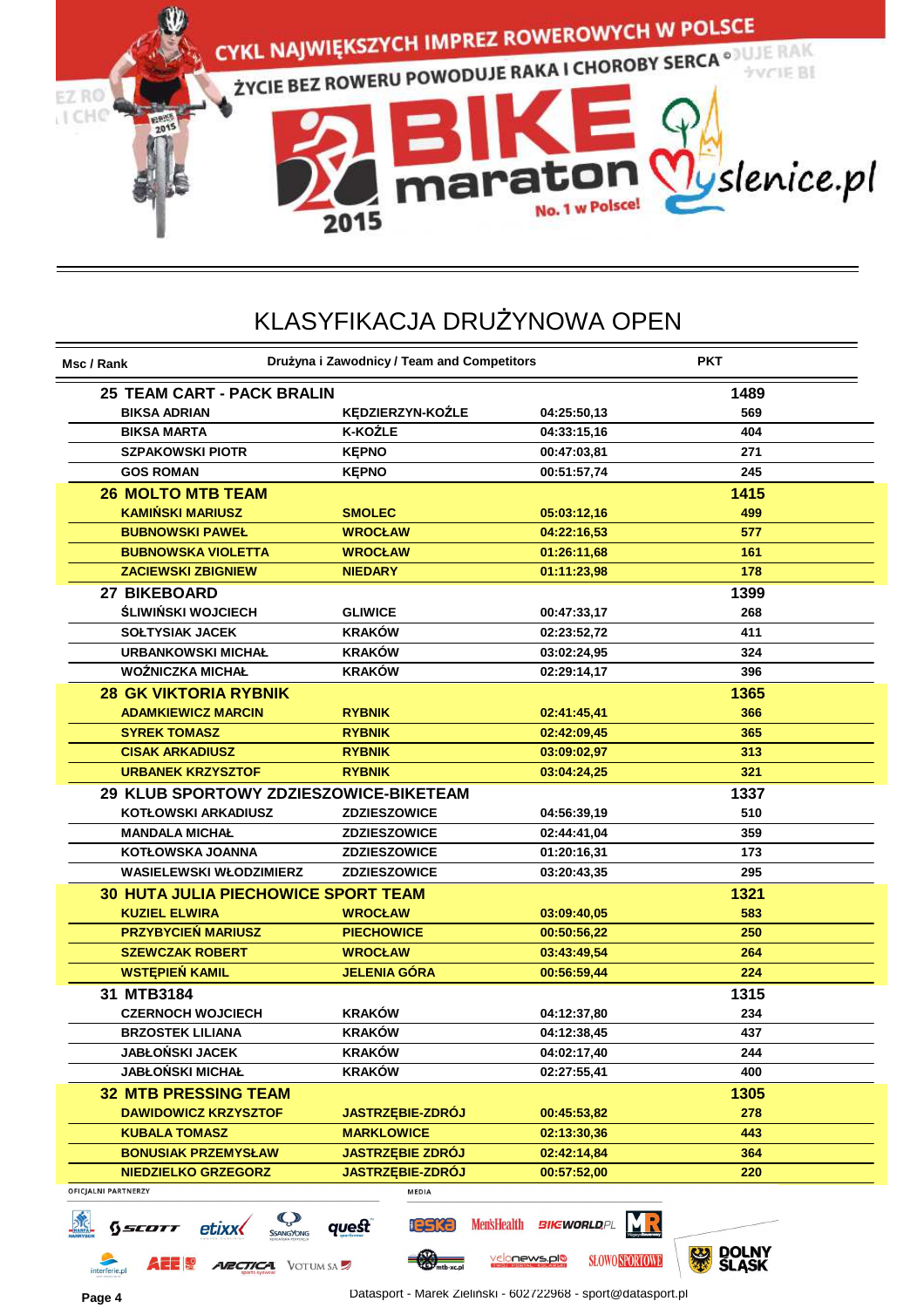

| Msc / Rank                            | Drużyna i Zawodnicy / Team and Competitors |                           | <b>PKT</b>          |
|---------------------------------------|--------------------------------------------|---------------------------|---------------------|
| <b>33 FEBYS PRO SERVICE BIKE TEAM</b> |                                            |                           | 1290                |
| <b>NICIEJEWSKI PIOTR</b>              | <b>KNURÓW</b>                              | 02:59:21,35               | 330                 |
| SOKOLIŃSKI ALEKSANDER                 | <b>GLIWICE</b>                             | 03:14:48,33               | 304                 |
| <b>SZPARA ŁUKASZ</b>                  | <b>GLIWICE</b>                             | 02:55:55,87               | 336                 |
| <b>GAJDZIK PIOTR</b>                  | <b>MIKOŁÓW</b>                             | 03:04:56,72               | 320                 |
| <b>34 NKK-IGLOO-JMP.RACE</b>          |                                            |                           | 1253                |
| ŻUŁAWIŃSKI JAKUB                      | <b>NOWY TARG</b>                           | 00:44:10,04               | 288                 |
| <b>GACH DOMINIK</b>                   | <b>NOWY TARG</b>                           | 02:51:22,73               | 345                 |
| <b>BUŁA GRZEGORZ</b>                  | <b>NOWY TARG</b>                           | 00:50:59,37               | 250                 |
| <b>KSIĄŻEK JAROSŁAW</b>               | <b>RABA WYŻNA</b>                          | 02:39:55,45               | 370                 |
| <b>35 HOBAS TEAM JELENIA GÓRA</b>     |                                            |                           | 1252                |
| <b>STACHOWICZ KAMIL</b>               | <b>DABROWA GÓRNICZA</b>                    | 03:09:22,90               | 312                 |
| <b>STACHOWICZ MICHAŁ</b>              | <b>GLIWICE</b>                             | 02:57:15,70               | 334                 |
| <b>MUZIOŁ TOMASZ</b>                  | ŁÓDŹ                                       | 03:19:06,28               | 297                 |
| <b>BOJARSKI ANDRZEJ</b>               | <b>GLIWICE</b>                             | 03:11:06,10               | 309                 |
| <b>36 KWISA LUBAN</b>                 |                                            |                           | 1232                |
| <b>DYCHA SEBASTIAN</b>                | <b>LUBAŃ</b>                               | 00:44:46,27               | 285                 |
| <b>NOWAKOWSKI SŁAWOMIR</b>            | OPOLNO ZDRÓJ                               | 02:16:32,96               | 433                 |
| <b>JASINSKI FILIP</b>                 | <b>LUBAŃ</b>                               | 00:49:25,20               | 258                 |
| <b>DUBIENIECKI KRZYSZTOF</b>          | <b>LUBAŃ</b>                               | 00:49:47,54               | 256                 |
| <b>37 BRT WROCŁAW</b>                 |                                            |                           | 1220                |
| MICHALAK-WARŻAŁA ANNA                 | <b>WROCŁAW</b>                             | 00:57:47,21               | 240                 |
| <b>HOFFMANN KRYSTIAN</b>              | <b>TYNIEC MAŁY</b>                         | 00:51:46,04               | 246                 |
| <b>PRZERADA KRZYSZTOF</b>             | <b>WROCŁAW</b>                             | 05:30:13,83               | 458                 |
| <b>MIZIA MARIUSZ</b>                  | <b>OŁAWA</b>                               | 03:34:32,18               | 276                 |
| <b>38 POLART NUTRAXX TEAM</b>         |                                            |                           | 1214                |
| <b>ŁOPATECKI RAFAŁ</b>                | <b>BIELSKO-BIAŁA</b>                       | 00:46:44,81               | 273                 |
| <b>KUBUSZOK MAREK</b>                 | <b>ŚWIĘTOCHŁOWICE</b>                      | 02:47:27,25               | 353                 |
| <b>CHROMIK SZYMON</b>                 | <b>CZECHOWICE - DZIEDZICE</b>              | 00:48:02,82               | 265                 |
| <b>STILLER IRENEUSZ</b>               | <b>ZABRZE</b>                              | 03:03:17.37               | 323                 |
| 39 ALVA 1-ROWERY.RUDA.PL              |                                            |                           | 1177                |
| <b>DOMŻALSKI ZBIGNIEW</b>             | <b>RUDA ŚLĄSKA</b>                         | 00:51:56,38               | 245                 |
| <b>MOL MICHAL</b>                     | <b>RUDA ŚLĄSKA</b>                         | 03:14:17,32               | 304                 |
| <b>KAMIŃSKI MAREK</b>                 | <b>RUDA SLĄSKA</b>                         | 00:51:09,88               | 249                 |
| <b>OSTROWSKI DARIUSZ</b>              | <b>RUDA ŚLASKA</b>                         | 02:36:03,35               | 379                 |
| <b>40 ZRYCIOLE MTB</b>                |                                            |                           | 1157                |
| <b>RADZISZEWSKI RYSZARD</b>           | <b>WODZISŁAW ŚLĄSKI</b>                    | 02:56:44,10               | 335                 |
| <b>LISZKA WOJCIECH</b>                | <b>CHORZÓW</b>                             | 03:19:36,10               | 296                 |
| <b>JAŚKIEWICZ PIOTR</b>               | <b>CHORZOW</b>                             | 03:30:02,39               | 282                 |
| <b>THORZ MAREK</b>                    | <b>CHORZÓW</b>                             | 04:02:27,28               | 244                 |
| OFICJALNI PARTNERZY                   | <b>MEDIA</b>                               |                           |                     |
| <b>C</b><br>etixx <b></b><br>Sscott   | quest<br><b>leska</b>                      | Men'sHealth BIKEWORLD, PL | <b>ANAL DAI NIV</b> |

interferie.pl

**A 22 50** 

*ARCTICA* VOTUM SA

**Memb**-xc.pl

velonews.plo

**SLOWO SPORTOWE** 

**SLASK**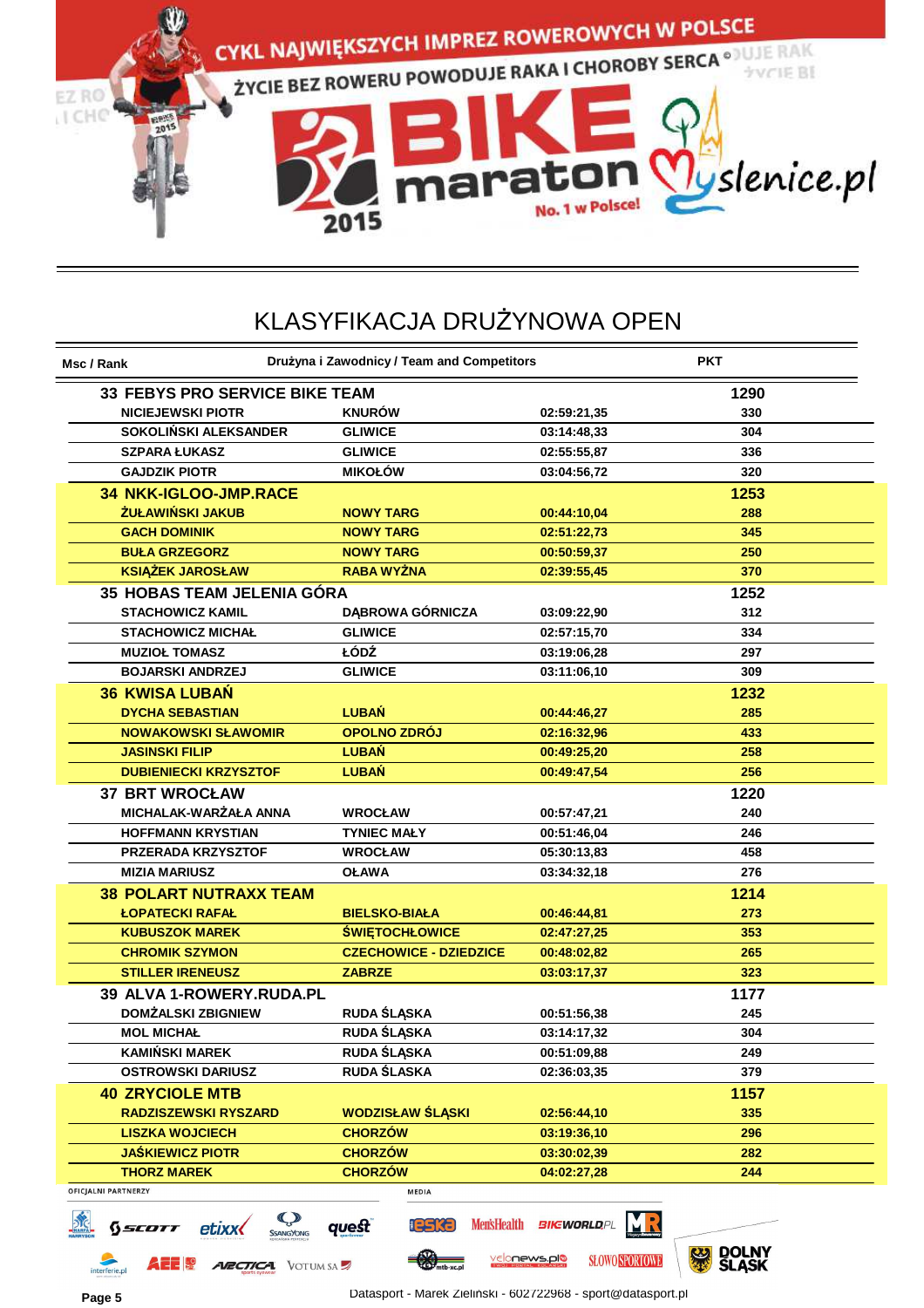

| 00:47:07,02<br>02:52:58,09<br>01:08:58,34<br>03:00:35,55<br>03:11:09,74<br>00:50:38,13<br>02:58:37,05<br>04:04:25,96<br>02:44:18,76<br>01:01:06,37<br>00:50:18,29<br>00:49:31,21<br>03:03:18,27<br>03:13:47.02<br>01:07:30,18<br>03:36:51,00<br>03:55:40,72 | 1140<br>270<br>342<br>201<br>327<br>1134<br>309<br>252<br>331<br>242<br>1097<br>360<br>227<br>253<br>257<br>1090<br>323<br>305<br>189<br>273<br>1030<br>251 |
|-------------------------------------------------------------------------------------------------------------------------------------------------------------------------------------------------------------------------------------------------------------|-------------------------------------------------------------------------------------------------------------------------------------------------------------|
|                                                                                                                                                                                                                                                             |                                                                                                                                                             |
|                                                                                                                                                                                                                                                             |                                                                                                                                                             |
|                                                                                                                                                                                                                                                             |                                                                                                                                                             |
|                                                                                                                                                                                                                                                             |                                                                                                                                                             |
|                                                                                                                                                                                                                                                             |                                                                                                                                                             |
|                                                                                                                                                                                                                                                             |                                                                                                                                                             |
|                                                                                                                                                                                                                                                             |                                                                                                                                                             |
|                                                                                                                                                                                                                                                             |                                                                                                                                                             |
|                                                                                                                                                                                                                                                             |                                                                                                                                                             |
|                                                                                                                                                                                                                                                             |                                                                                                                                                             |
|                                                                                                                                                                                                                                                             |                                                                                                                                                             |
|                                                                                                                                                                                                                                                             |                                                                                                                                                             |
|                                                                                                                                                                                                                                                             |                                                                                                                                                             |
|                                                                                                                                                                                                                                                             |                                                                                                                                                             |
|                                                                                                                                                                                                                                                             |                                                                                                                                                             |
|                                                                                                                                                                                                                                                             |                                                                                                                                                             |
|                                                                                                                                                                                                                                                             |                                                                                                                                                             |
|                                                                                                                                                                                                                                                             |                                                                                                                                                             |
|                                                                                                                                                                                                                                                             |                                                                                                                                                             |
|                                                                                                                                                                                                                                                             |                                                                                                                                                             |
|                                                                                                                                                                                                                                                             |                                                                                                                                                             |
|                                                                                                                                                                                                                                                             |                                                                                                                                                             |
| 01:02:14,88                                                                                                                                                                                                                                                 | 205                                                                                                                                                         |
| 02:51:48,04                                                                                                                                                                                                                                                 | 344                                                                                                                                                         |
| 00:55:23,84                                                                                                                                                                                                                                                 | 230                                                                                                                                                         |
|                                                                                                                                                                                                                                                             | 965                                                                                                                                                         |
| 00:52:50,05                                                                                                                                                                                                                                                 | 241                                                                                                                                                         |
| 01:05:35,98                                                                                                                                                                                                                                                 | 211                                                                                                                                                         |
| 00:59:03,70                                                                                                                                                                                                                                                 | 235                                                                                                                                                         |
| 00:45:47,04                                                                                                                                                                                                                                                 | 278                                                                                                                                                         |
|                                                                                                                                                                                                                                                             | 956                                                                                                                                                         |
| 00:43:47,33                                                                                                                                                                                                                                                 | 291                                                                                                                                                         |
| 01:04:38.67                                                                                                                                                                                                                                                 | 214                                                                                                                                                         |
| 00:49:27,37                                                                                                                                                                                                                                                 | 258                                                                                                                                                         |
| 01:05:56,78                                                                                                                                                                                                                                                 | 193                                                                                                                                                         |
|                                                                                                                                                                                                                                                             | 946                                                                                                                                                         |
| 00:45:55,00                                                                                                                                                                                                                                                 | 277                                                                                                                                                         |
| 00:52:30,02                                                                                                                                                                                                                                                 | 243                                                                                                                                                         |
| 01:13:38,88                                                                                                                                                                                                                                                 | 188                                                                                                                                                         |
|                                                                                                                                                                                                                                                             | 238                                                                                                                                                         |
| 00:53:26,14                                                                                                                                                                                                                                                 |                                                                                                                                                             |
|                                                                                                                                                                                                                                                             |                                                                                                                                                             |

interferie.pl